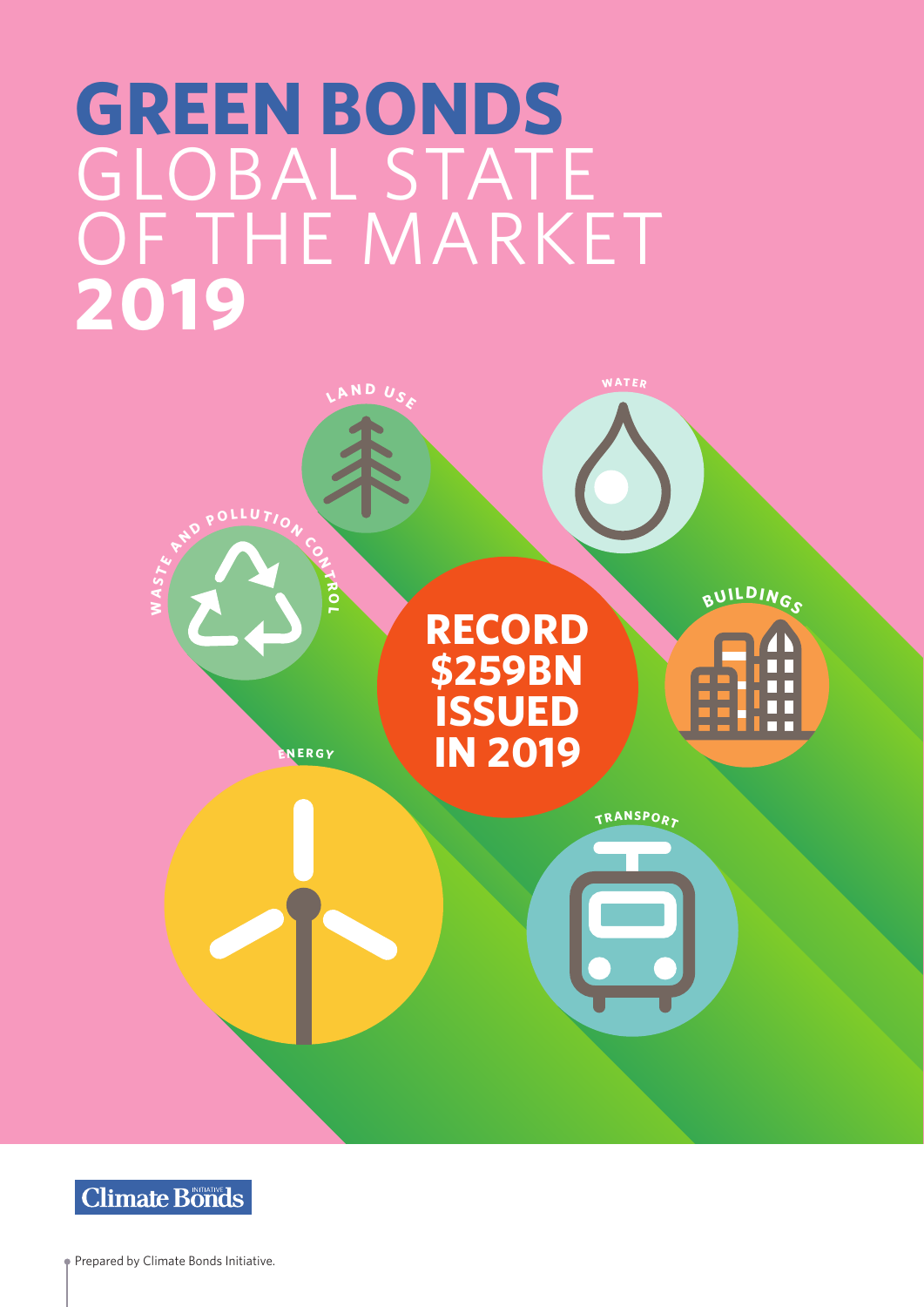### Overall global green bond market

- **• USD754bn** cumulative issuance (since inception in 2007)
- **• 5,931** deals
- **• 927** issuers
- **• USA** leading with **USD171.5bn**, followed by **China** (**USD107.3bn**) and **France** (**USD86.7bn**)
- **• Certified Climate Bonds** reach **USD100bn** milestone

### 2019 global green bond market

- **• USD258.9bn** 2019 issuance (2018: USD171.2bn)
- **• 1,802** deals (2018: 1,591)
- **• 506** issuers (2018: 347)
- **• 291** new issuers: (2018: 204)
- **• 8** new countries (**Russia, Saudi Arabia, Ukraine, Ecuador, Greece, Kenya, Panama, Barbados**)
- **• USA** top with **USD51.3bn**, followed by **China** (**USD31.3bn**) and **France** (**USD30.1bn**)

### Outlook for 2020 – 2021

- **• Green bond growth expected** from financial institutions, sovereigns, Certified Climate Bonds, and climatealigned issuers
- **• Greater use of other labels** (e.g. sustainability and social bonds), especially in light of COVID-19, as well as performance-linked instruments (e.g. KPI-linked credit facilities) to facilitate transition
- **• Increased focus on transitioning "brown" sectors**, such as aviation, steel, and cement
- **• Harmonisation of taxonomies (esp. EU Taxonomy)**, green bond guidelines and disclosure

**5 2019 GB Market Overview**

**3 Geographic Market Overview 4 2019 GB Market in Numbers**

- **5 Regions and Countries**
- **7 Issuer Types and Use of Proceeds**
- **10Currency**

**Contents**

- **11 Deal Size, Tenors and Bond Types**
- **13 External Reviews**
- **15 Appendix: Volume by Currency**

#### **About this report**

This is the Climate Bonds Initiative's *Green Bonds Global State of the Market 2019*. It focuses on the 2019 green bond market, uncovering trends in issuance and identifying avenues for market growth. The analysis is based on our Green Bonds Database.<sup>1</sup> The figures are as of the end of 2019, and have slightly increased since our 2019 Green Bond Market Summary (from February) due to additional bonds being included.<sup>2</sup>

In September we will publish an interim State of the Market for 2020, including analysis of the wider labelled debt universe.

#### **About the Climate Bonds Initiative**

The Climate Bonds Initiative (CBI) is an international investor-focused not-forprofit organisation working to mobilise the USD100tn bond market for climate change solutions. Our mission is to help drive down the cost of capital for large-scale climate and green infrastructure projects, including supporting governments seeking increased capital markets investments to meet climate goals.

#### **Understanding green bonds**

#### **Green bonds**

Green bonds are issued to raise finance for climate change solutions - the key is for the proceeds to go to green assets. They can be printed by various issuer types, such as governments and governmentbacked entities, financial institutions, and non-financial corporates. The green label can be applied to any debt format, including private placements, securitisations, covered bonds, and sukuk, as well as green loans which comply with the Green Bond Principles (GBP) or the Green Loan Principles (GLP).3,4

#### **Green definitions**

The Climate Bonds Green Bonds Database and market analysis is based on the Climate Bonds Taxonomy categories: Energy, Buildings, Transport, Water, Waste, Land use, Industry, and ICT.<sup>5</sup> Certified Climate Bonds

CBI also develops Sector Criteria with expert input from the international science community and industry professionals.6 Issuers can certify their green debt instruments under the Climate Bonds Standard and these Sector Criteria.<sup>7</sup> Independent Approved Verifiers provide a third-party assessment that the use of

proceeds complies with the objective of capping global warming at 2°C.

#### **Inclusion in CBI's Green Bonds Database**

Only bonds with at least 95% of proceeds dedicated to green assets and projects that are aligned with the Climate Bonds Taxonomy are included in our Green Bond Database and figures. If there is insufficient information on allocations, a bond may be excluded. The full version of the CBI Green Bond Database Methodology is available on CBI's website.<sup>8</sup> However, we are currently working on a revised methodology, to be published in the coming months.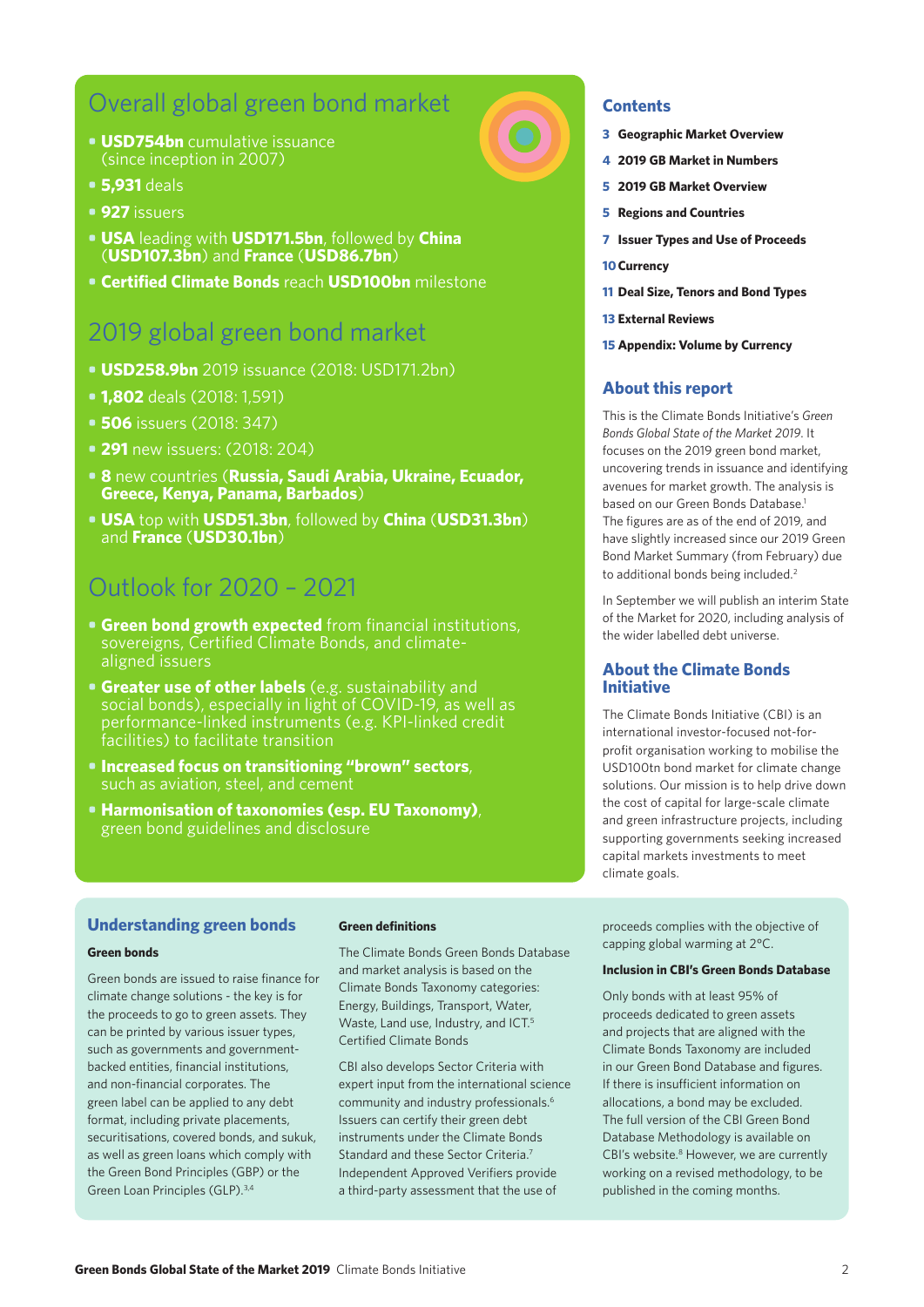### **Geographic Market Overview**



Top 2019 countries: Amount issued (2019 vs. Cumulative)



Top 2019 countries: Number of issuers (2019 vs. Cumulative)



Note: Country reflects the country of risk, which is different to the issuer's domicile if its parent is from another country. FM = Fannie Mae.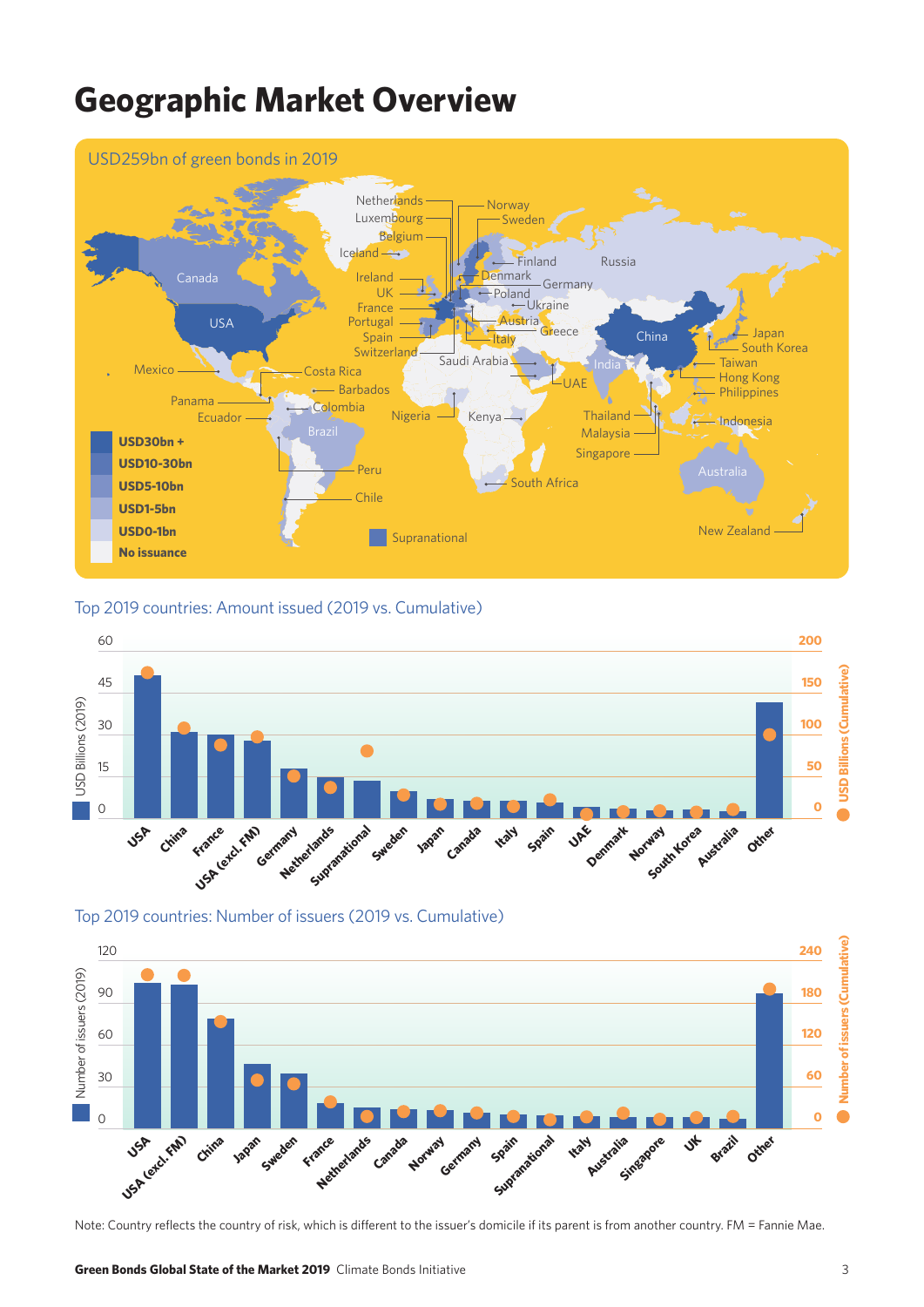### **2019 Green Bond Market in Numbers**



### **Overall market**

- **• USD258.9bn** issued (+51% vs. 2018)
- **• 506** issuers (+46%)
- **• 1,802** deals (+13%)
- **• 811** deals excluding Fannie Mae (+65%)
- **•** New countries: **Russia, Saudi Arabia, Ukraine, Ecuador, Greece, Kenya, Panama, Barbados**



### **Top 5 countries (amount issued)**

- **1. USA** (USD51.3bn, +44%)
- **2. China** (USD31.3bn, +1%)
- **3. France** (USD30.1bn, +113%)
- **4. Germany** (USD18.7bn, +144%)
- **5. Netherlands** (USD15.1bn, +105%)



### **Top 5 countries (number of issuers)**

- **1. USA** (105 issuers, +59%)
- **2. China** (79, +14%)
- **3. Japan** (47, +88%)
- **4. Sweden** (40, +43%)
- **5. France** (19, +58%)



#### **Deal currency**

- **• 83% of deals in hard currency,** 63% excl. FM (2018: 87%, 59%)
- **• 83% of amount issued in hard currency,** 81% excl. FM (2018: 80%, 77%)
- **• Issuance in 34 currencies** (2018: 31), including four new: DKK, CZK, KES, BBD



#### **Top 5 issuers**

- **1. Fannie Mae**, USA (USD22.8bn, +13%)
- **2. KfW**, Germany (USD9.0bn, +375%)
- **3. Dutch State Treasury** (USD6.7bn, debut)
- **4. Republic of France** (USD6.6bn tap, +9%)
- **5. ICBC**, China (USD5.9bn, +154%)



#### **Top 5 most frequent issuers**

- **1. Fannie Mae**, USA (991 deals, -10%)
- **2. Vasakronan**, Sweden (29, +93%)
- **3. IFC**, Supranational (16, +78%)
- **4. SNCF**, France (12, no deals in 2018)
- **5. ADB**, Supranational (11, +57%)



#### **Deal size**

- **• 10% of deals benchmark-sized** (USD500m+), 21% excluding FM (2018: 6%, 20%)
- **• Average deal size USD144m**, USD291m excl. FM (2018: USD108m, USD308m)
- **• Median deal size USD31m**, USD119m excl. FM (2018: USD21m, USD122m)



#### **External reviews**

- **• 92% of deals received an external review,** 81% excl. FM (2017: 95%, 83%)
- **• 86% of volume received an external review,** 85% excl. FM (2017: 89%, 88%)
- **CBI Certification: 17% of volume** (2018: 14%)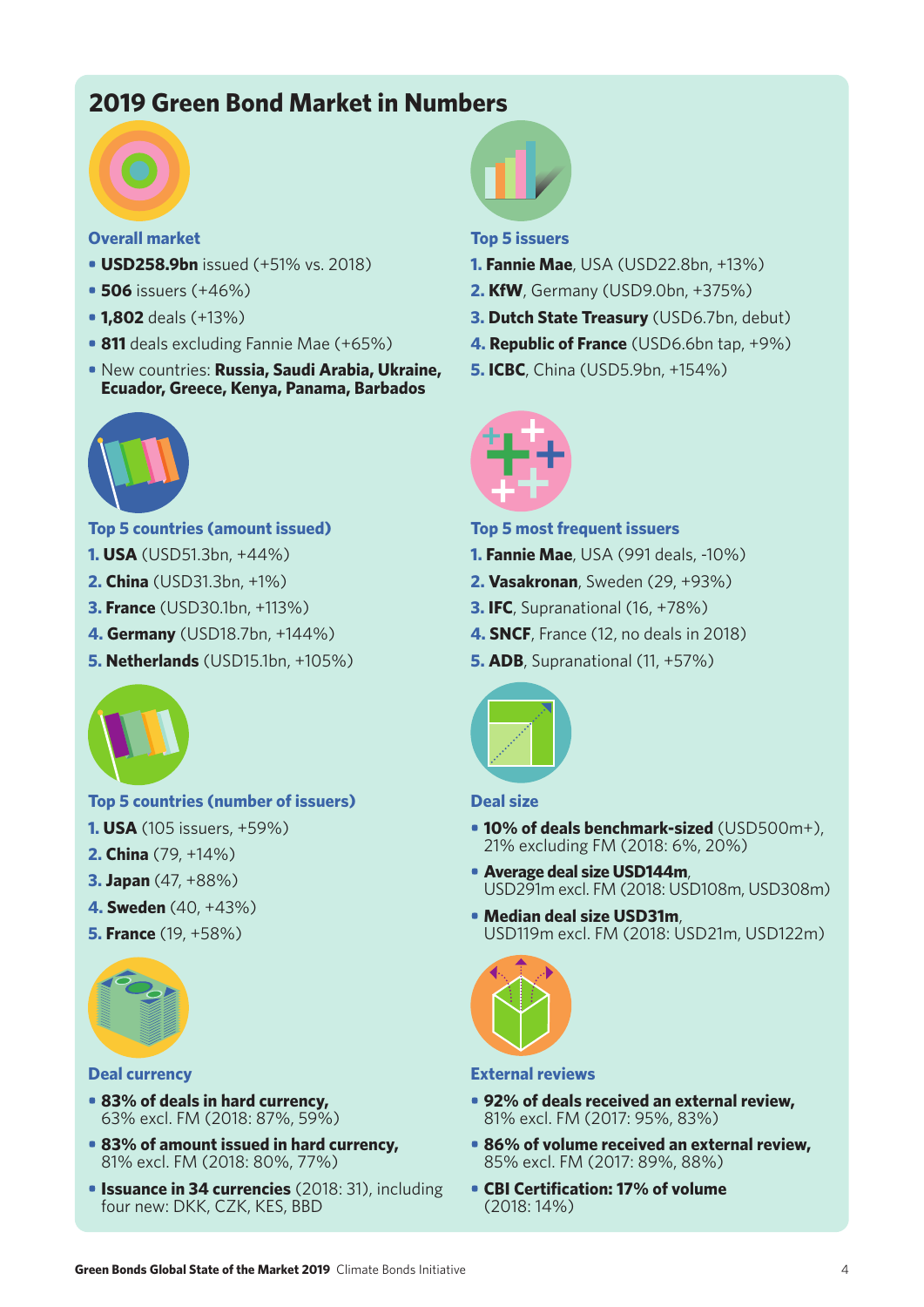## **2019 Green Bond Market Overview**

#### **Top 3 sustainable finance trends in 2019**

#### **1. Mainstreaming of green finance** in

financial system, regulatory and investor responses to climate change contribute to annual green debt exceeding USD200 then USD250bn for the first time.

#### **2. The continued rise of a broader range of SDG-related debt labels (e.g. sustainability bonds, social bonds) and ESG-linked credit.**  In parallel, an increasing debate on how

to enable transition in various key sectors, including with ESG-linked instruments and the emergence of the 'transition' debt label.

#### **3. Further work on market harmonization and standardization:**

**•** The EU continued developing a taxonomy of sustainable activities, proposed creating an EU Green Bond Standard, and in

December announced the EU Green Deal<sup>9</sup>

**•** Launch of Climate Bonds Standard V3.0, with improved definitions, guidance, and alignment with upcoming EU Green Bond Standard. Climate Resilience Principles published as precursor to Climate Resilience Criteria.10,11



**Climate Bonds** 

**8 new countries and 291 new issuers**

Issuance from eight new countries emerged in 2019 – Barbados, Ecuador, Greece, Kenya, Panama, Russia, Saudi Arabia, Ukraine – with a combined issuance of USD3.1bn. This takes the total number of countries with green bonds issued to 62 (excl. Supranational).<sup>12</sup>

Meanwhile, 291 debut green bond issuers (i.e. had not issued before 2019) accounted for USD88bn of issuance, or 34% of the global 2019 market. 37% of debut issuer volume was attributed to non-financial corporates and 25% to financial corporates. Sovereigns and loans followed, respectively with 11% and 9%. The largest debut issuer was the Dutch State Treasury Agency, issuing the Netherlands' first green sovereign, a Climate Bonds Certified transaction to the value of USD6.7bn.

> 40 of the 291 debut issuers, accounting for USD17bn in volume, came to market more than once in 2019. The largest in this group was the Republic of Chile with two deals totalling USD2.4bn, one in USD and the other in EUR – the first sovereign from Latin America has already returned to market with multiple deals in 2020. LG Chem and Citigroup were respectively the second and third largest.

#### **215 repeat issuers: 66% of 2019 volume**

USD171bn was issued by 215 repeat issuers (i.e. that had issued before 2019). This volume was evenly distributed across issuer types. Financial corporates (19%) and non-financial corporates (18%) remained top but were closely followed by government-backed entities (17%), ABS (15%) and development banks (14%). Repeat sovereign issuance contributed 9%, largely as a result of France tapping its French Green OAT three times for a total of EUR5.9bn; however, Belgium stood out as the most frequent sovereign issuer, with six taps (EUR2.4bn).

Further, 132 entities issued multiple deals in 2019 (i.e. repeat *within the year*), mostly previous issuers but also several market debuts as mentioned above. 21 entities issued five or more deals during the year, contributing 28% of the total volume.

| <b>Frequency</b><br>(# of deals<br>in 2019) | <b>Number</b><br>of<br><b>issuers</b> | <b>Share of</b><br><b>total 2019</b><br>volume |
|---------------------------------------------|---------------------------------------|------------------------------------------------|
| $\overline{2}$                              | 79                                    | 15.8%                                          |
| $\overline{\mathbf{3}}$                     | 18                                    | 8.4%                                           |
| 4                                           | 14                                    | 4.1%                                           |
| $5 - 9$                                     | 16                                    | 15.4%                                          |
| 10 or more                                  | 5                                     | 12.3%                                          |
|                                             | 132                                   | 56.0%                                          |

### **Regions and Countries**

#### **All regions increase volume**

**2019 was the first year since 2016 in which all regions (including Supranational) increased volumes.** Not only this, but the changes were considerable everywhere. The same is true looking at issuers and deals *if Fannie Mae is excluded* (slight dip in North America's deal count otherwise).

**Europe experienced the largest increase,** with an added USD50bn vs. 2018 representing 57% of the global expansion. All European issuer types, apart from loans and ABS, reached their highest level yet, with non-financial corporates, government-backed entities and development banks standing out as particularly strong (resp. 2x, 2.5x and 5x increase).

This extends Europe's regional lead in *cumulative* volumes to over USD100bn more than North America and Asia-Pacific, which are respectively in second and third place.

#### Issuance by region: Europe drives 2019 growth



Note: Latin America includes Mexico.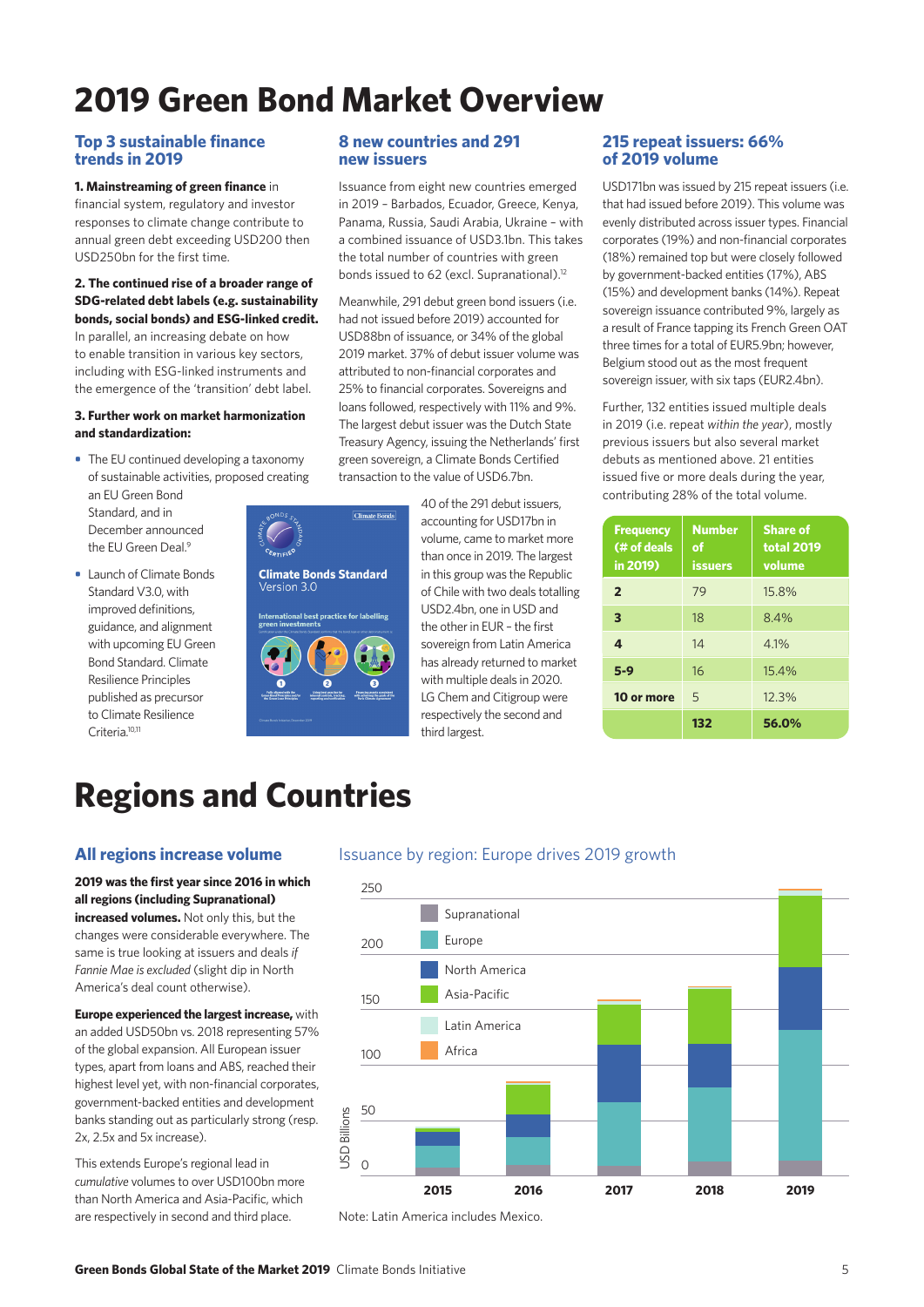#### **For the first time ever, 2019 saw Asia-Pacific achieve the second-highest regional volume in consecutive years** (previously 2018 and

2016), with corporates accounting for almost 60% of this. Even so, APAC's 29% increase was smaller than North America's 46%, so the difference between the two regions was smaller in 2019 than 2018. By number of issuers, APAC is comfortably the regional leader, having added another 126 issuers during 2019 (half of the total new issuer count). Japan was a key contributor to this, adding 22 issuers.

#### **Elsewhere, Latin America and Africa both had**

**their best years yet**, respectively rising threefold to USD4.7bn and six-fold to USD898m (vs. 2018). Latin America's increase was driven by the Republic of Chile issuing the first sovereign deals from the region as well as continued strength from non-financial corporates (3x increase), while more than half of Africa's volume stemmed from Redstone Solar's ZAR8bn (USD567m) Certified green loan.

#### **Supranationals**

#### **Supranational entities also reached a**

**record figure** – USD13.8bn, 9% higher than in 2018 – despite there being no new issuers. As well as this, however, multilateral development banks (MDBs) have remained important supporters of emerging market (EM) issuance by investing in and helping to structure debut green bond deals.

In addition to the usual support provided by large MDBs, such as the World Bank, IFC and EIB, smaller regional development banks have also stepped up their involvement. In Latin America, for example, the Inter-American Development Bank (IDB) has subscribed,

#### Cumulative green bond issuance by region

| <b>Region</b>        | <b>Green bond</b><br>markets | <b>Issuers</b> | <b>Amount issued</b><br>(USDbn) | <b>Change 2018-19</b><br>(amount) |
|----------------------|------------------------------|----------------|---------------------------------|-----------------------------------|
| <b>Europe</b>        | 25                           | 269            | 307.4                           | $74\%$                            |
| <b>North America</b> | $\overline{2}$               | 167            | 190.4                           | $46%$ $\bigoplus$                 |
| <b>Asia-Pacific</b>  | 18                           | 345            | 183.6                           | 29%                               |
| <b>Supranational</b> | $\overline{\phantom{a}}$     | 11             | 79.4                            | 9%                                |
| <b>Latin America</b> | 11                           | 47             | 12.9                            | 216%                              |
| <b>Africa</b>        | 6                            | 16             | 2.7                             | 495%                              |

in whole or in part, to multiple deals – e.g. Ecuador's first, by Banco Pichincha – while also helping new issuers come to market, most notably the Republic of Chile with its inaugural sovereign green bond programme.

The IDB is also developing a Green Bond Transparency Platform for Latin American green bonds. It will be publicly available (open access) and feature disclosure of all documents and information pertaining to the green bonds.

In Asia, the Asian Development Bank (ADB) is a frequent issuer of green bonds (USD2.4bn from 11 deals in 2019) and increasingly provides support to issuers. For example, after fully subscribing to B.Grimm Power's Certified deal in December 2018, including funding the Certification itself, in 2019 the bank invested in another deal by a Thai issuer: AC Energy. The ADB is also helping to develop the market in other ways, for instance launching an Action Plan for Healthy Oceans in early 2019 through which

| <b>Country</b>                          | <b>Issuers</b> | <b>Deals</b> | <b>Amount issued</b><br>(USDbn) | 2018-19 change<br>(amount) |  |  |
|-----------------------------------------|----------------|--------------|---------------------------------|----------------------------|--|--|
| <b>USA</b><br>1                         | 105            | 1,128        | 51.3                            | 44% $\bigoplus$            |  |  |
| $\overline{\mathbf{2}}$<br><b>China</b> | 79             | 99           | 31.3                            | $1\%$ $\Box$               |  |  |
| 3<br><b>France</b>                      | 19             | 54           | 30.1                            | 113% <sup></sup>           |  |  |
| $\overline{4}$<br><b>Germany</b>        | 12             | 25           | 18.7                            | 144%                       |  |  |
| <b>Netherlands</b><br>5                 | 15             | 17           | 15.1                            | 105%                       |  |  |
| <b>Sweden</b><br>$6\phantom{1}6$        | 40             | 106          | 10.3                            | $66\%$                     |  |  |
| 7<br>Japan                              | 47             | 66           | 7.2                             | 73%                        |  |  |
| 8<br><b>Canada</b>                      | 14             | 17           | 7.0                             | $63%$ $\bigoplus$          |  |  |
| 9<br><b>Italy</b>                       | 10             | 11           | 6.8                             | 128%                       |  |  |
| $\overline{10}$<br><b>Spain</b>         | 11             | 17           | 6.5                             | $3%$ $\Box$                |  |  |
| Top 10 total                            | 352            | 1,540        | 184.3                           | $49% +$                    |  |  |
| <b>Top 10 %</b>                         | 69.6%          | 85.5%        | 71.2%                           | $-0.9\%$ $-$               |  |  |

it will expand investments and technical assistance for the blue economy by USD5bn between 2019-2024.

Overall, the share of developed markets (DM) grew from 69% in 2018 to 72% in 2019, with that of EM falling slightly from 24% to 23%. Supranationals experienced the largest drop, from 7% to 5%.

#### **France, Germany & Netherlands prominent**

Among the top 10 issuer domiciles, the top three remained the same in 2019: USA, China, and France.

The USA's increase was substantial, rising USD15.8bn, or 44%, with Fannie Mae (FM) included. Excluding FM, the USA experienced an even larger expansion of 85%, taking the volume to USD28.5bn (from 137 deals).

#### **France, however, saw the largest increase of any country, more than doubling in amount issued to USD30.1bn** (USD14.1bn in 2018), only USD1.2bn below that of China.

Supported by policy, **France has the widest pool of large issuers by some margin**, with the Republic of France (USD6.6bn), SNCF (USD4.3bn), Engie (USD3.8bn), Société du Grand Paris (USD3.6bn) and Crédit Agricole (USD2.6bn) all contributing more than USD2bn.

Other European countries also saw large jumps in volume. In **Germany**, issuance rose 144% to USD18.7bn, while in the **Netherlands** a 105% increase took it to USD15.1bn. Like France, both Germany and the Netherlands feature large issuers; the top two in each country – KfW and LBBW, and the Dutch State Treasury and TenneT Holdings – make up around 60% of respective volumes. Overall, European markets tend to have the largest issuers.

**Sweden** and **Canada** remained in the top 10 but ranked higher, while **Japan** and **Italy** were new entrants and **Spain** dropped to 10th place. However, all of these managed to increase volumes in 2019.

#### Top 10 issuer domiciles 2019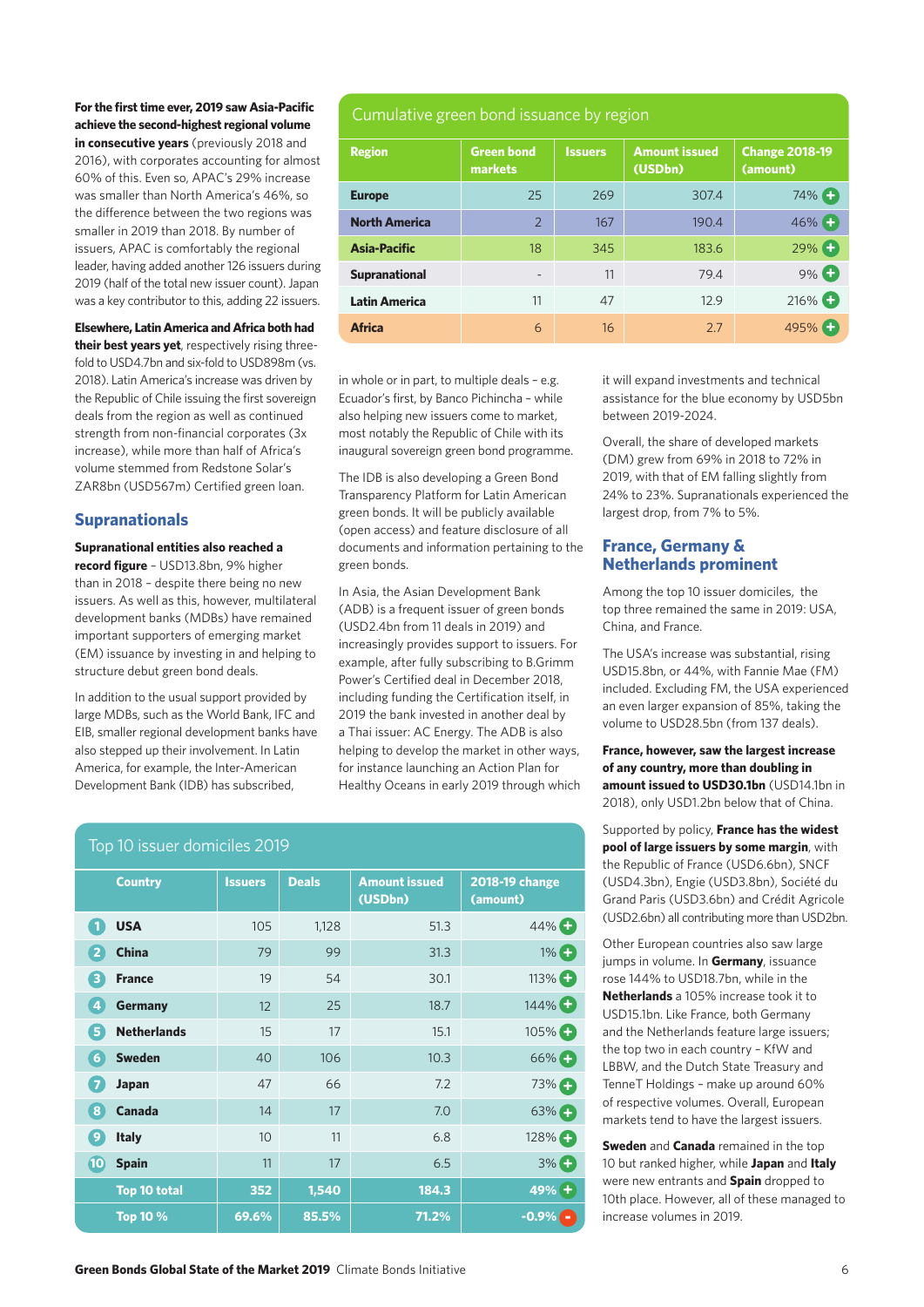### **Issuer Types and Use of Proceeds**

Non-financial corporates top issuer type for first time, rising 101%

### 250 200 150  $100$ 50 JSD Billions USD Billions  $\Omega$ **2015 2016 2017 2018 2019** Sovereign Loan Development Bank Non-Financial Corporate **ABS** Government-Backed Entity **ABS** Local GovernmentFinancial Corporate

#### **Country Belgium Chile Fiji France Hong Kong Indonesia Ireland Lithuania Netherlands** May 2019 **Nigeria Poland Seychelles Debut** Mar 2018 Jun 2019 Nov 2017 Jan 2017 May 2019 Mar 2018 Oct 2018 May 2018 Dec 2017 Dec 2016 Oct 2018 **Total issued USD** 8.2bn 2.4bn 49m 23.3bn 1.0bn 2.0bn 5.7bn 24m 6.7bn 71m 4.3bn 15m **Issue currency** EUR USD/ EUR **FID** EUR USD USD EUR EUR EUR **NGN** EUR USD Sovereign green bond issuers to date

#### **Non-financial corporates fuel growth**

Like with regions, all issuer types experienced volume increases in 2019. The same is true by number of issuers and deals, apart from a small drop in ABS deal count due to less prolific issuance by FM.

Within private sector issuance, nonfinancial corporates performed particularly well, topping the issuer type ranking for the first time. Their issuance more than doubled to USD59.1bn, overtaking financial corporates which only increased 12%, the least of all issuer types. This is a "reversal" of 2018, which saw financial corporates more than double in volume while nonfinancials stagnated.<sup>13</sup>

Green loans were the second-largest movers in 2019, posting 98% growth. A total of 39 green loans were recorded during the year, the largest being a USD2.7bn Certified deal by debut Noor Energy 1 to finance a 950MW solar plant in Dubai.

Public sector issuance also rose robustly, with all issuer types apart from local governments reaching record volumes. Most of the increase was driven by government-backed entities – mostly European – and development banks, with both almost doubling in size. The latter was primarily due to strong issuance from national development banks such as KfW (over MDBs).

With nine issuers (eight in 2018), three of which were debuts, sovereigns increased another USD7bn (same gain as 2018) to reach almost USD25bn. The Dutch State Treasury Agency, a debut, ranked top with USD6.7bn, ahead of the Republic of France with USD6.6bn. The Kingdom of Belgium was third with USD2.7bn, its six deals being the only ones out of the country.

#### **Energy, Buildings and Transport extend lead**

All use of proceeds (UoP) categories had volumes increase in 2019, most of them by

a substantial amount – this contrasts with 2018, when they were mostly flat.<sup>14</sup>

While allocations rose across the board, the top 3 categories – Energy, Buildings and Transport – were the strongest performers, accounting for USD80bn of the overall USD88bn added. Buildings saw the largest absolute year-on-year increase (+USD30.1bn), closing the gap with Energy, while Transport was highest in relative terms with +71%. At 82%, their combined share reached the highest level since 2015 (77% in 2018).



### Top 3 Use of Proceeds categories account for over 80% of 2019 issuance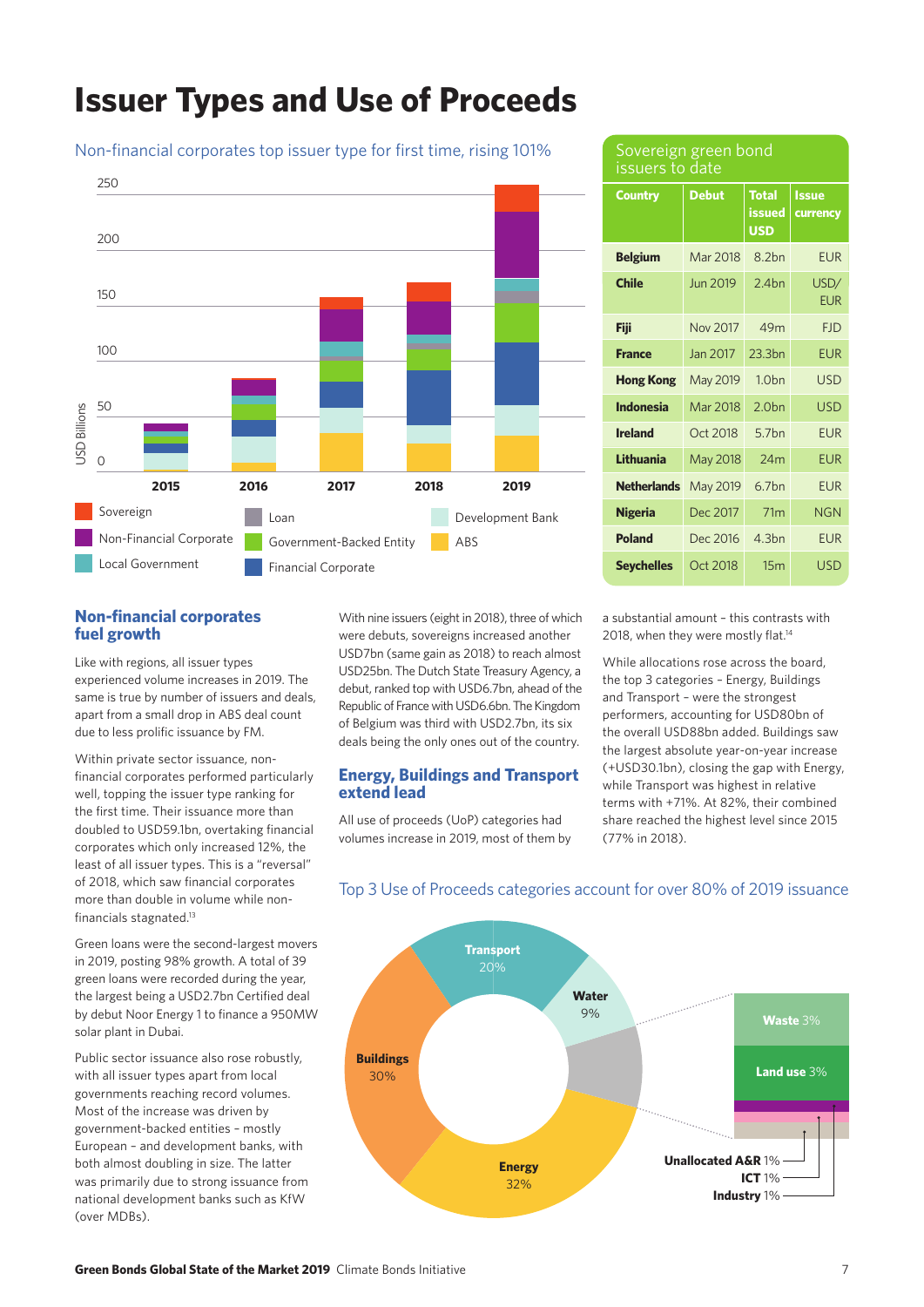**Water, Waste and Land use** experienced more moderate growth. Water (+18%), which almost doubled in 2017 but was flat in 2018, has cemented itself as the fourth largest category. Waste (+17%) and Land use (+17%) continued the steady rise of the last few years but have yet to reach USD10bn in annual volume.

Comparing the growth in volume with the growth in number of deals and issuers yields some interesting differences.

In Waste, the number of deals rose 36%, while that of issuers only 10% - i.e. compared to 2018, the average amount allocated per deal fell while the amount per issuer increased. By contrast, in Land use the issuer count was up by 46% and deal count by 43%, suggesting lower average amounts for both. The drop in amount allocated per deal can be caused by a) smaller deals, and/ or b) the share of Waste / Land use in each deal falling.

Finally, ICT allocations increased sharply in 2019 (22x versus 2018), albeit from a very low base. This was due to large debut deals by Telefónica (EUR1bn), Verizon (USD1bn) and Vodafone (EUR750m) to finance increases in network energy efficiency as well as investments in renewable energy and green buildings.

#### Energy, Buildings and Transport increase their share of UoP in 201915



#### **Blue economy: enhanced barriers prevent scale**

While funding for sustainable marine projects has risen in the last few years, it is still dwarfed by most other project types in fact, several studies indicate that "SDG 14: Life below water" receives the least investment globally out of all the SDGs.<sup>16</sup>

According to the Climate Bonds Green Bond Database, as of the end of 2019 there were 50 deals from 32 issuers financing blue projects, most of them related to offshore wind and/or also various types of projects on land.

public good, the added challenge in the sustainable financing and management of marine activities is that these usually lack well-defined property rights and their impacts are difficult to attribute to a given cause (unlike land-based activities, where ownership and impacts are typically easier to define). An initiative to protect one marine area, for example, is likely to increase fish populations elsewhere.

With environmental protection already a

This amplifies the barriers to scaling up financing for blue projects and enhances the need for public sector issuance as well as modern governance structures that address problems with a holistic, circular and ecosystems-based approach.

**Definition:** *the term 'blue economy' refers to the sustainable use of ocean resources for development, including activities such as fishing, tourism, offshore energy, biotechnology, marine conservation and others. Its usage has increased with the widespread degradation of marine ecosystems, which poses enormous threats to ocean and human health.*



Note: Marine RE = marine renewable energy; Marine non-RE = any other marine projects (e.g. fishing, conservation); + Land = bond also financed other (non-marine) projects.

Green bonds financing blue projects: dominated by marine renewables (i.e. offshore wind)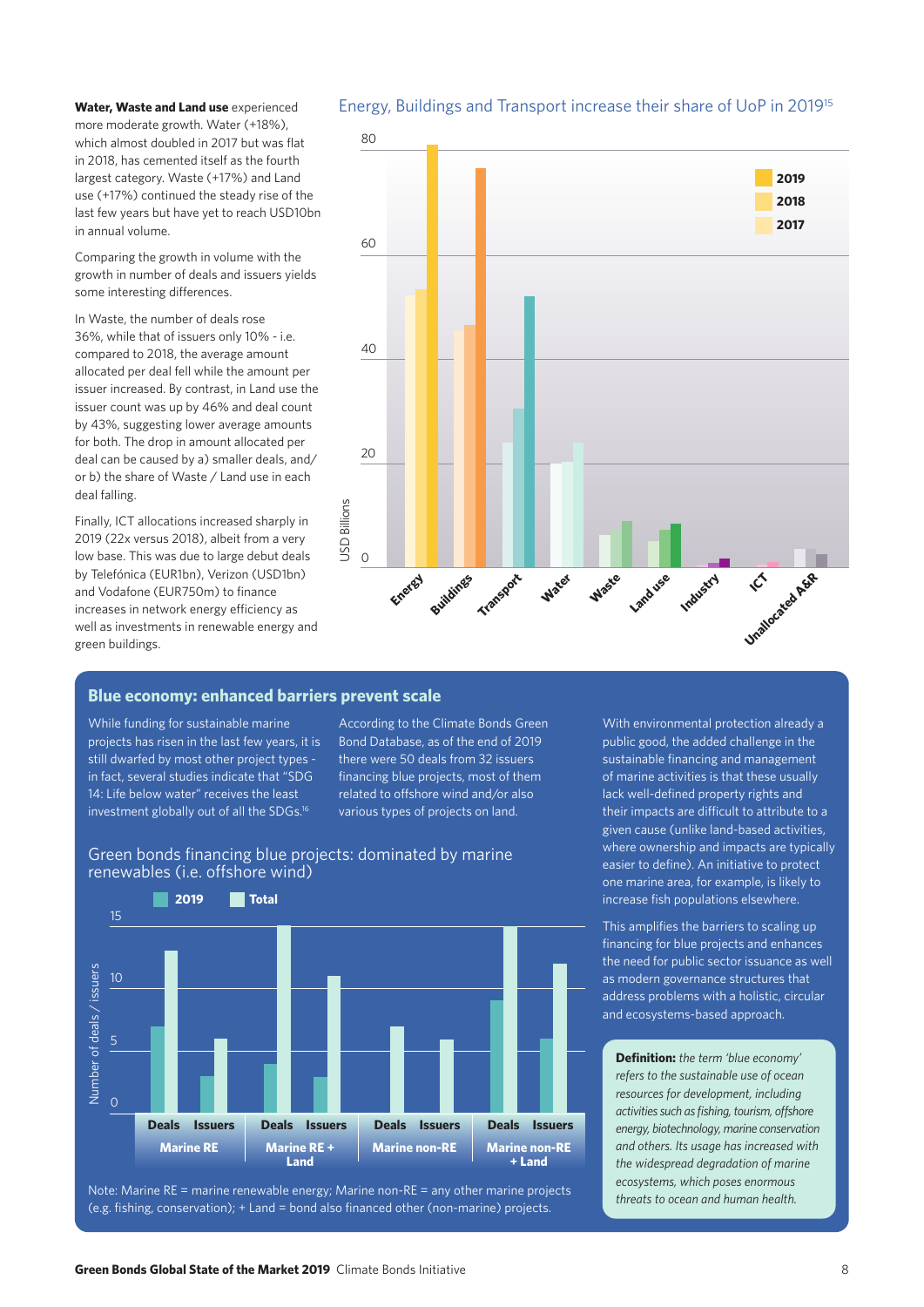#### **Which projects are financed by each issuer type?**

A relationship between UoP categories and issuer types is to be expected, by the simple fact that some types of projects are more likely to be financed, and often implemented, by some issuer types over others. For example, in many countries, waste / water management services are provided by public sector entities such as municipalities or government-backed entities.

Indeed, the UoP profile of each issuer type seems to support this.

**Private sector issuance** - especially from non-financial corporates and loans, which are almost always obtained by corporates – tends to finance Energy and Buildings. Likely reasons for this are that such assets are not only relatively 'easy' to finance with a green label – because the projects are more clearly green and the benefits easier to measure and verify – but they are also:

**a.** typically owned by private sector companies; and

**b.** more often present economic gains from green investments, e.g. due to increasingly lower costs of production (Energy) or long-term resource savings (Buildings).

**By contrast, public sector issuers**, such as local governments and governmentbacked entities, fund a relatively high share of Transport, Water and Waste projects (sovereigns too but with a higher share of Land use). Apart from sovereigns, the most even UoP distribution is among financial institutions, i.e. financial corporates and development banks. This makes sense given that they typically allocate proceeds to many smaller projects and companies, and thus often list many eligible UoP categories.

The same is broadly true pre-2019. However, most issuer types exhibit a more even split in 2019 than pre-2019, i.e. there is a general tendency towards more diversified UoP. This is despite the share of the top 3 categories remaining the same.

For example, non-financial corporates financed Energy, Buildings, and Transport respectively 64%, 18% and 4% pre-2019 versus 52%, 21% and 13% in 2019. Sovereigns saw also saw more diversification but across categories. The clearest exceptions are government-backed entities and local governments, with further concentration in Transport.

#### UoP by issuer type: 2019



#### UoP by issuer type: pre-2019 (i.e. up to 2018)

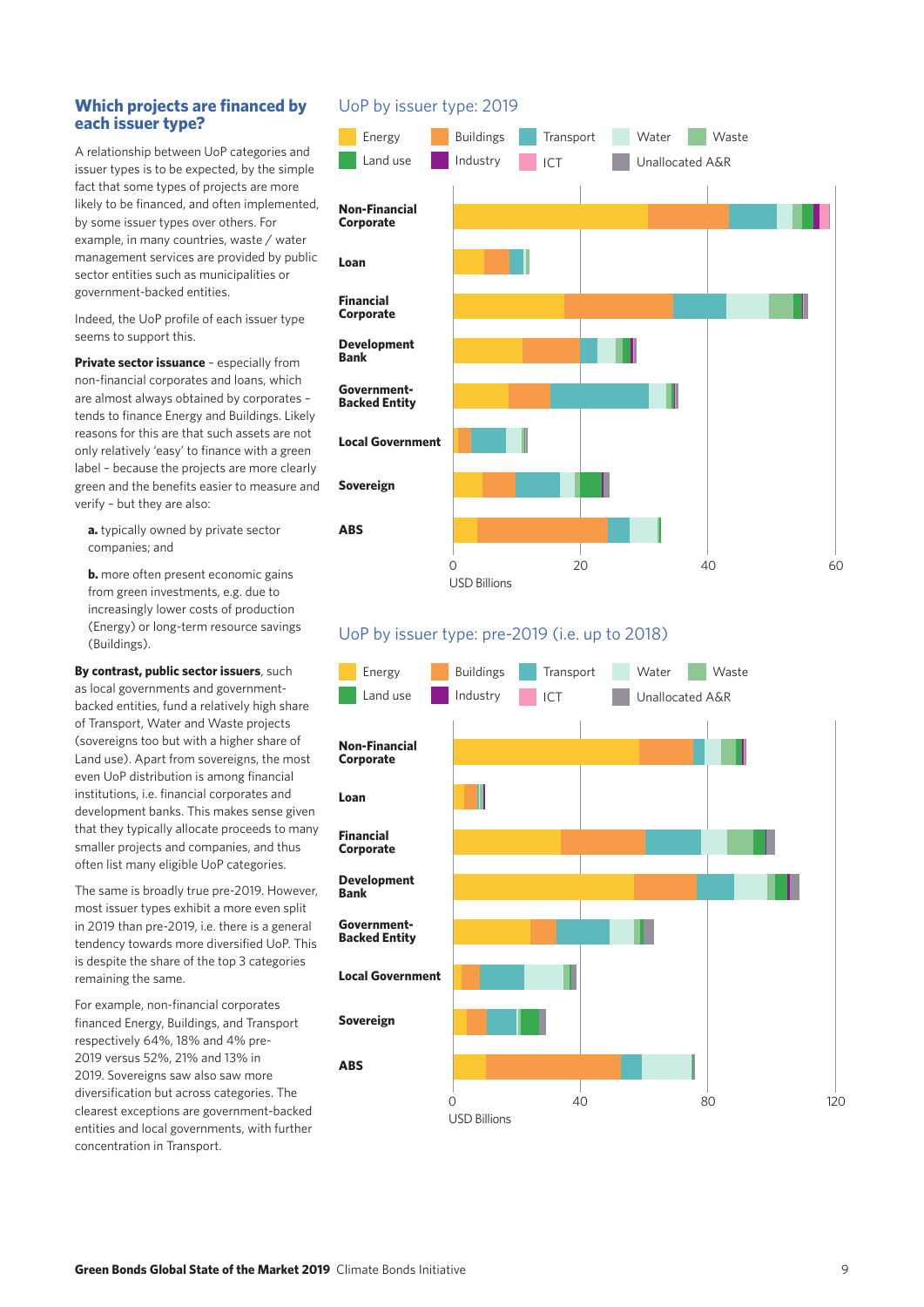## **Currency**

#### **EUR accounts for 40% of 2019 volume**

The share of the top 3 currencies – **EUR**, **USD** and **CNY** – totalled 81% in 2019. It reached a peak of 90% in 2016 and has been declining since. This has largely been due to i) relatively flat volume from locally denominated Chinese bonds, which in 2019 fell 10%, and ii) especially weak USD volume in 2018.

#### **By contrast, the EUR has been growing robustly in both volume and share over**

**the last five years.** With USD108bn in 2019 (first time a currency has passed USD100bn in a single year), the EUR overtook the USD in cumulative volume, reclaiming the lead it had lost in 2015.

The top eight currencies have remained the same in the last few years, with denomination in **SEK** and **JPY** growing particularly fast. Almost all of this stems from issuance by Swedish and Japanese entities, mostly non-financial corporates. In 2019, SEK cemented itself as the fourth most preferred currency – not far behind CNY – while JPY jumped from eight to fifth place.

#### **Currency diversification**

#### **The share of hard currencies was 83% in 2019, in line with the cumulative total of 82%** and between the 80-85% range of the last three years.

It is natural for the share of hard currencies to fluctuate less as the market becomes more mature, but over time we still expect this to drop gradually as EM issuance grows and EM issuers choose to denominate more in their local currencies.

2019 saw denomination in four new currencies: **DKK** (two deals, USD902m), **CZK** (one, USD52m), **KES** (one, USD41m), **BBD** (one, USD1.5m). A total of 34 currencies were used during the year.

This is a sign of continuing diversification and appeal to a wider range of domestic issuers. Greater local volumes of local currency issuance can help improve the visibility of domestic markets to foreign green bond investors.

### Share of EUR rising, USD flat, CNY falling



Note: 'Other' includes 26 currencies in 2019, and 32 in total (see Appendix).

#### EUR reclaims cumulative lead from USD

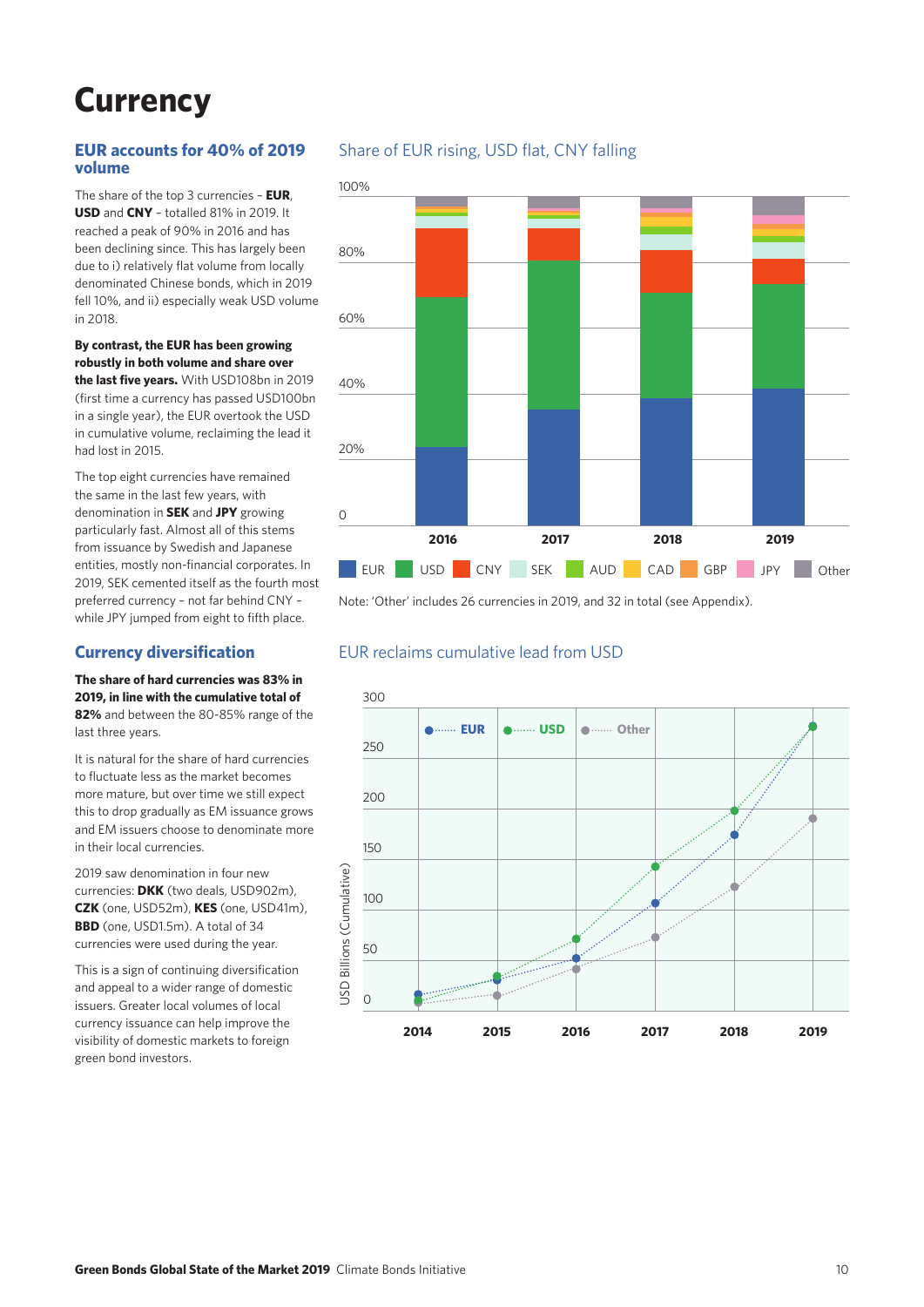## **Deal Size, Tenors and Bond Types**

## **range**

The average green bond deal size jumped considerably from USD108m in 2018 to USD144m in 2019. This is largely due to Fannie Mae issuing a greater volume but from less deals, pushing the average up; excluding FM, the average deal size dropped from USD308m to USD291m.

A similar trend is observed with the median deal size, which increased from USD21m to USD31m for the total market, but fell slightly from USD122 to USD119m when excluding FM. (Growth in median size indicates that more issuers are issuing larger deals, whereas growth in average size is driven more by the volume of larger deals.)

Looking at different size brackets, the USD0-100m interval was relatively flat versus the others, which all rose significantly. The USD500m-1bn range increased the most in both absolute and percentage terms, almost doubling from USD46bn to USD82bn.

Larger deals can provide more liquidity and depth to the market, attracting additional investors and mainstreaming the green bond market through inclusion in broad market indices, while also allocating more funds to green projects from a single issuance.

In 2019, the top 10 deals combined accounted for 11% of the global market. A total of 45 bonds of USD1bn or more, from 36 different issuers, came to market (172 benchmark-size, i.e. USD500m or more). The vast majority, particularly the largest ones, were issued by sovereigns, financial corporates (mainly Chinese), development banks (both national and supranational), and large governmentbacked entities (especially European).

However, a robust base of smaller issuers is also positive, demonstrating that the market is an effective source of capital for various profiles of issuers, including those with lower financing needs; as is often the case, diversity is a sign of resilience.

### **Regional differences**

**Europe** has the biggest pool of benchmark-size bonds by a substantial margin, especially in the USD1bn+ category. The average European deal size is therefore the highest, standing at USD366bn, while its median of USD114m is in line with the global median. This shows the effect a few very large deals can have.

**North America** is almost the opposite. Even when FM is excluded, it has the highest share of deals up to USD500m due to US Munis.

#### **32% of volume in USD500m-1bn** Increasing volume in larger size brackets



#### Europe has highest share of large deals by some margin



| Top 10 issuers in 2019 (excluding Supranationals) |                  |                               |                  |  |  |  |  |  |  |
|---------------------------------------------------|------------------|-------------------------------|------------------|--|--|--|--|--|--|
| <b>Developed Markets</b>                          | <b>Certified</b> | <b>Emerging Markets</b>       | <b>Certified</b> |  |  |  |  |  |  |
| Fannie Mae (US)                                   |                  | ICBC (CN)                     |                  |  |  |  |  |  |  |
| KfW (DE)<br>$\overline{2}$                        |                  | Industrial Bank Co., Ltd (CN) |                  |  |  |  |  |  |  |
| Dutch State Treasury Agency (NL)<br>3             |                  | Noor Energy 1 (UAE)           |                  |  |  |  |  |  |  |
| Republic of France (FR)<br>4                      |                  | Republic of Chile (CL)        |                  |  |  |  |  |  |  |
| SNCF (FR)<br>5.                                   |                  | Republic of Poland (PL)       |                  |  |  |  |  |  |  |
| Engie (FR)<br>6                                   |                  | China Construction Bank (CN)  |                  |  |  |  |  |  |  |
| Société du Grand Paris (FR)                       |                  | Bank of Jiangsu (CN)          |                  |  |  |  |  |  |  |
| $\bf{8}$<br>Kingdom of Belgium (BE)               |                  | China Development Bank (CN)   |                  |  |  |  |  |  |  |
| Crédit Agricole CBI (FR)<br>$\overline{9}$        |                  | MAF (UAE)                     |                  |  |  |  |  |  |  |
| Kommuninvest (SE)<br>$\bf{10}$                    |                  | Islamic Development Bank (SA) |                  |  |  |  |  |  |  |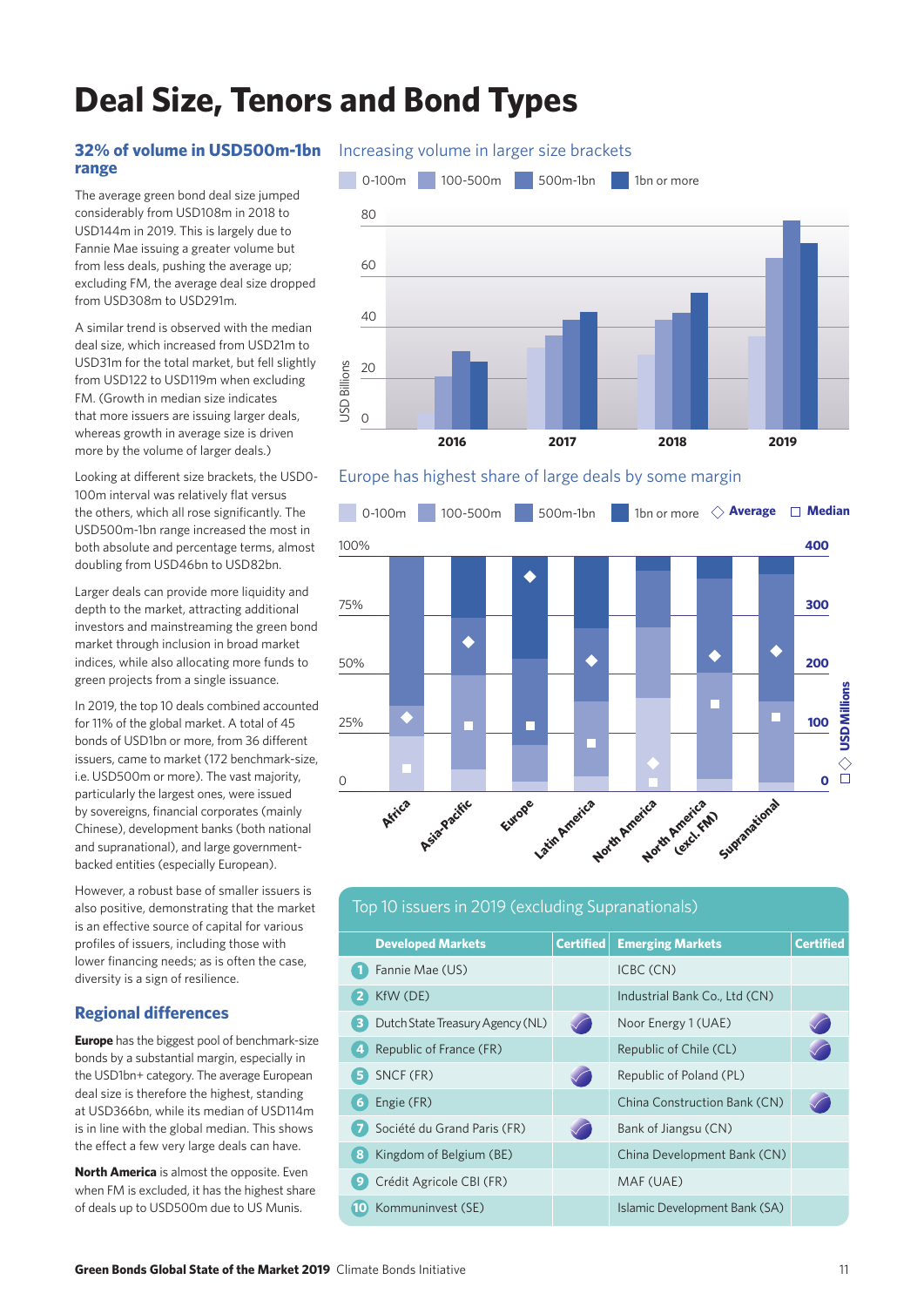But as this is heavily concentrated in the USD100m-500m range (not USD0-100m), the region has the highest median (without FM).

**Asia-Pacific** has the most even size distribution, with at least 10% in every range and a 50:50 split between benchmarkand non-benchmark-size deals.

Latin America exhibited the second largest USD1bn or more share, while in Africa there were none of this size.

#### **Green bonds were longer-dated in 2019**

There was a significant change in the distribution of bond tenors in 2019, essentially away from shorter terms towards longer ones. This is despite volumes increasing across all tenor ranges.

2018 had seen a marked shift towards shorter terms, most probably largely a result of higher market volatility and rising interest rates. The opposite happened in 2019, which may be partly associated with a reversal of these trends as the market recovered and interest rates remained low.

Overall, the use of longer tenors increased far more than shorter ones, with the growth being largest the longer the term. This is most noticeable in the 20Y+

#### Volume increasing more among longer tenors<sup>17</sup>



bracket, which more than doubled in volume to USD39bn following a 41% drop in 2018; this took its share from 10% to 15%. The next largest movers were the 10-20Y and 5-10Y intervals, which respectively increased 62% and 56%. Bonds with a term under 5Y were up by 18%, versus 55% in 2018.

Within the other categories, perpetuals continued their steady growth, although at 20% this was below the overall market. Around two-thirds of perpetual volume came from energy companies Engie and Iberdrola, both with one deal. Finally, driven by the increase of green loans, the N/A category more than tripled to USD6.7bn.

#### **Sukuk leads bond type diversification**

Within bond formats, there were no obvious changes versus 2018, certainly among the most common types. The share of the top 10 was unchanged at 86%. Senior unsecured deals remained the most prevalent, accounting for almost half of the market, although the subordinated unsecured format experienced one of the largest increases, more than doubling to USD14bn. Secured debt prevailed as the second largest category, as usual driven by Fannie Mae.

More broadly, though, there is a general market trend of increased diversification to include other bond types, to be expected in a growing and maturing market.

The most interesting development is the growth of green sukuk, which are becoming more popular in Islamic countries. Green sukuk volume more than tripled in 2019, reaching USD4.3bn from eight issuers in four countries. They spanned various issuer types, with renewable energy - mainly solar - being the most funded category. Our ASEAN and GIIO reports explore this topic in more detail.<sup>18, 19</sup>





Note: Ordered by size, the eight sukuk issuers of 2019 were: MAF (UAE, two deals), Islamic Development Bank (Saudi Arabia), Taweelah IWP (UAE), Republic of Indonesia, PNB (Malaysia, two deals), Cypark Ref Sdn Bhd (Malaysia), Edra Solar Sdn Bhd (Malaysia), and Pasukhas Group (Malaysia).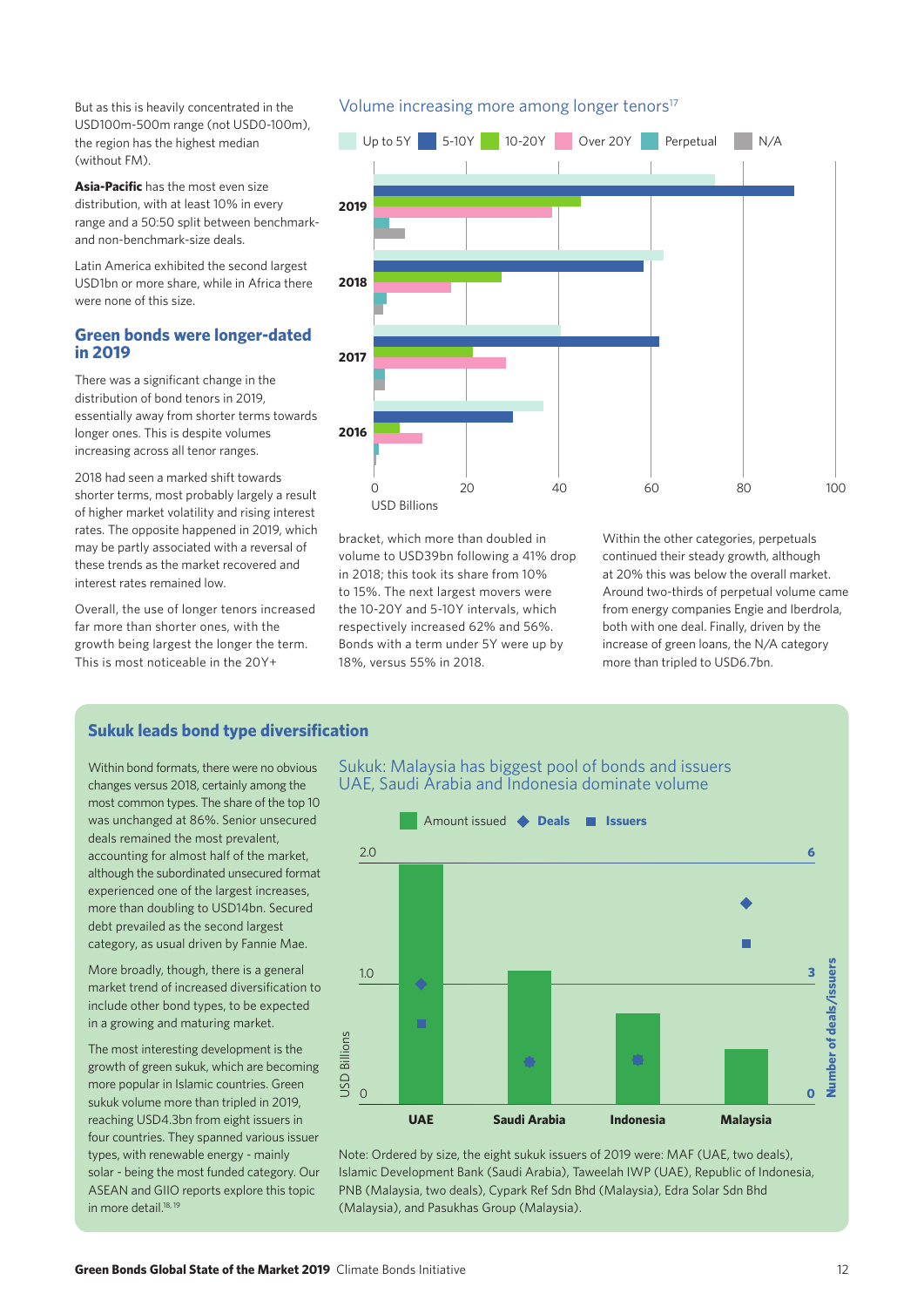## **External Reviews**

#### **More external reviews for smaller deals**

#### **86% of the amount issued had some form**

**of external review in 2019.** Second party opinions (SPO) remain the preferred option by far, accounting for almost two-thirds of the total market; however, Certification under the Climate Bonds Standard increased most, almost doubling in volume to USD45bn and cementing itself as the second largest category. On the other hand, green bond ratings – typically provided by

credit rating agencies - were relatively flat at USD8bn and assurance dropped from about USD21bn to USD16bn.

A similar trend is observed looking at deal count, except that here the increases are more significant for all types of review; for example, the number of deals with an SPO increased 75% compared to 55% by volume (even despite less deals by Fannie Mae, which benefit from a CICERO SPO). This suggests that, on average, more smaller deals are obtaining external reviews.

It is also worth noting that several deals benefit from multiple types of review. the most common case clearly being Certification + SPO. Curiously, some of the largest issuers of Certified Climate Bonds chose to also obtain an SPO, most notably Société du Grand Paris, the Republic of Chile, and Germany's EnBW.

Furthermore, a total of USD3.1bn issued between 2016 and 2018 benefitted from three forms of external review: Certification + SPO + Green Rating.

#### 86% of issuance had at least one form of external review; 6% had multiple



#### The use of external reviews varies by region



#### **Regional differences**

The profile of external reviews varies considerably by region.

Africa technically has the highest share of review with seven out of seven deals reviewed, five of which were Certified Climate Bonds.

Europe follows with 97%, largely composed of SPO, with Latin America next at 96% (LatAm's volume is dominated by multiple reviews due to Chile's sovereigns, but most deals only had an SPO).

Asia-Pacific has the most even distribution of review types, while, driven by the US Muni market, North America features a high share without any review (only surpassed by Supranational entities).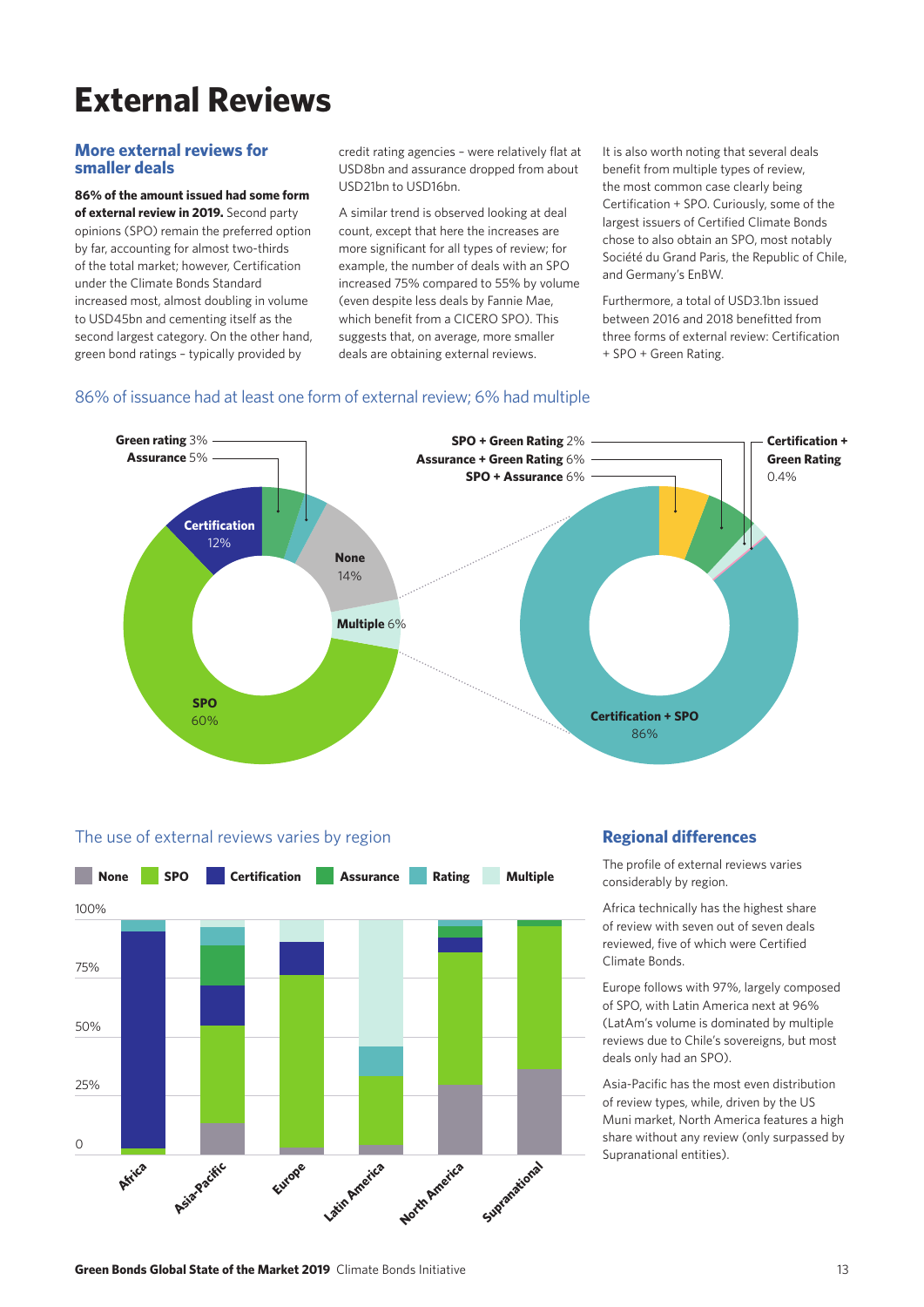#### **Certified Climate Bonds**

Certification under the Climate Bonds Standard reached its highest share of the market yet in 2019, at 17% (14% in 2018, 14% cumulative), with 44% of the Certified volume to date coming during the year. The cumulative amount from Certified Climate Bonds has now passed the USD100bn mark.

Unlike in 2018, allocations to Transport accounted for 50% of the Certified volume, more than Energy and Buildings combined. Almost all the largest issuers financed Transport to some extent.

The top 5 issuers of Certified Climate Bonds in 2019 were:

**Dutch State Treasury Agency** (Netherlands): one deal, USD6.7bn, to finance renewable energy, energy efficiency in buildings, transport, and water infrastructure (including adaptation).

**SNCF** (France): nine deals, USD4bn, for various rail projects, including maintenance, upgrades, and energy efficiency as well as new rail lines and extensions to existing lines (for both passengers and freight).

**Société du Grand Paris** (France): six deals, USD3.6bn, to finance rail and metro expansions around Paris, including 200 km of new metro lines, 68 metro stations and seven supporting technical centres. The entire project is funded via green bonds, with Programmatic Certification.20

**Noor Energy 1** (UAE): one deal, USD2.7bn, to develop a 950MW solar CSP + PV project south of Dubai. This is the first Certified deal in the Middle East.

**Republic of Chile:** two deals, USD2.4bn, mainly to finance upgrades and extensions to Santiago's metro network, as well as

#### Transport dominates within Certified Climate Bonds



investments in electromobility, sustainable buildings, water management and solar energy across the country. Chile has already tapped these deals and issued another two in 2020, totalling USD3.8bn.

#### **External review providers**

CICERO remained the leading SPO provider in 2019, representing 40% of the amount issued, followed by Sustainalytics (29%) and Vigeo Eiris (16%). However, this is driven by Fannie Mae; excluding it, Sustainalytics would be first (although by a mere USD0.3bn).

By number of issuers, Sustainalytics leads with 88 versus CICERO's 69, while by deal count CICERO is top, with 202 deals against Sustainalytics' 119 (excluding FM). The figures suggest that, compared to other providers, CICERO engages with relatively fewer issuers but these tend to issue more bonds.

Many SPO providers are also Approved Verifiers for Certifications under the Climate Bonds Standard. Sustainalytics led amongst verifiers, accounting for over half (52%) of the Certified volume and 40% of deals.

An increasing number of issuers without an external review are providing similar information to what would go into a green bond framework in the offer prospectus. As prospectus disclosure is reviewed by legal counsel, technical advisors and auditors, this provides a degree of comfort on green claims, but a separate external review would nonetheless strengthen disclosure.

#### **External reviews**

External reviews from an independent party confirm alignment with the GBP/GLP and/or compliance with the Climate Bonds Standard. The most common forms of review are:

**Assurance:** external confirmation of compliance with GBP.

**Second Party Opinion (SPO):** external assessment of the issuer's green bond framework, confirming compliance with GBP and analysing the eligible categories.

**Green bond rating/evaluation:** evaluation against a third-party rating methodology, which considers the environmental aspects of the investment (separately from credit ratings).

**Verification for Certified Climate Bonds:** third-party verification, pre- and post-issuance, which confirms that assets adhere to the Climate Bonds Standard and Sector Criteria.



#### **Certified Climate Bonds**

Issuers can certify green issuance under the Climate Bonds Standard.21 Certification confirms that the bond is aligned to the Paris Agreement, i.e. keeping global warming under 2°C.

A third-party Approved Verifier assesses compliance of the assets with the Climate Bonds Standard and Sector Criteria. Annual postissuance verification is then required to maintain Certified status.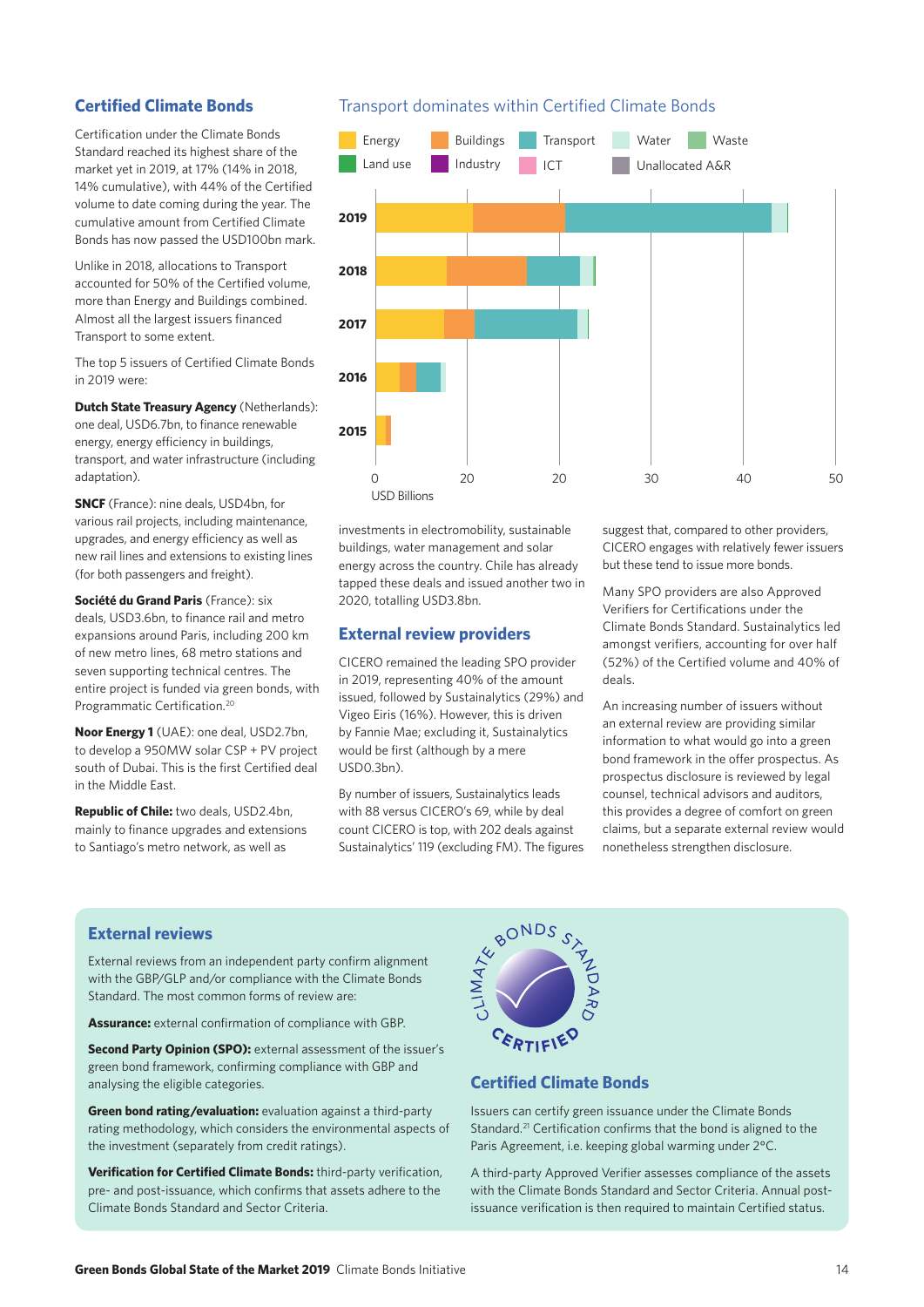### **Appendix: Yearly green bond volume by currency (in USD)**

|              | 2007 | 2008 | 2009 | 2010              | 2011                    | 2012            | 2013              | 2014                       | 2015                     | 2016                        | 2017              | 2018              | 2019                       | <b>Total</b>      |
|--------------|------|------|------|-------------------|-------------------------|-----------------|-------------------|----------------------------|--------------------------|-----------------------------|-------------------|-------------------|----------------------------|-------------------|
| <b>EUR</b>   | 807m |      |      |                   |                         |                 | 4.3bn             | 16.8bn                     |                          |                             |                   |                   | 108.0bn                    | 288.8bn           |
| <b>USD</b>   |      |      |      | 3m                | 51 <sub>m</sub><br>665m | 748m<br>585m    |                   |                            | 15.0bn                   | 20.6bn                      | 56.1bn            | 66.4bn            |                            | 287.9bn           |
| <b>CNY</b>   |      |      | 480m | 290m              |                         |                 | 5.3 <sub>bn</sub> | 11.2 <sub>bn</sub><br>208m | 22.5bn                   | 38.0bn                      | 71.2bn            | 55.3bn<br>22.0bn  | 82.4bn<br>19.9bn           | 75.5bn            |
| <b>SEK</b>   |      | 414m | 429m | 234m              | 29m                     | 631m            | 608m              | 3.0bn                      | 95m<br>1.4 <sub>bn</sub> | 17.7bn<br>3.3 <sub>bn</sub> | 15.6bn<br>4.1bn   | 7.9bn             | 13.2bn                     | 35.4bn            |
| <b>AUD</b>   |      |      |      | 1.3 <sub>bn</sub> | 124m                    |                 |                   | 680 m                      | 923m                     | 911m                        | 2.1bn             | 4.2bn             |                            | <b>15.8bn</b>     |
| CAD          |      |      |      |                   |                         | 168m            | 84m               |                            | 551 <sub>m</sub>         | 916m                        | 1.5 <sub>bn</sub> | 4.8bn             | 5.4bn<br>4.8 <sub>bn</sub> | 13.7bn            |
| <b>GBP</b>   |      |      |      |                   | 10 <sub>m</sub>         |                 |                   | 1.1bn<br>1.3 <sub>bn</sub> |                          |                             | 1.2 <sub>bn</sub> | 2.5 <sub>bn</sub> | 4.2bn                      | 12.5bn            |
| <b>JPY</b>   |      |      |      | 1m                |                         |                 | 192m              | 357m                       | 2.6 <sub>bn</sub>        | 711m<br>98m                 | 853m              | 2.5 <sub>bn</sub> | 6.6 <sub>bn</sub>          | <b>10.6bn</b>     |
| CHF          |      |      |      |                   |                         |                 |                   | 388m                       |                          |                             | 688m              | 450m              | 2.3bn                      | <b>3.8bn</b>      |
| <b>HKD</b>   |      |      |      |                   |                         |                 |                   |                            |                          |                             | 253m              | 1.5 <sub>bn</sub> | 2.1bn                      | <b>3.8bn</b>      |
| <b>BRL</b>   |      |      |      | 786m              | 96m                     | 12 <sub>m</sub> | 460m              |                            | 74 <sub>m</sub>          | 533m                        |                   | 210 <sub>m</sub>  | 896m                       | <b>3.7bn</b>      |
| <b>NOK</b>   |      |      |      | 68m               |                         |                 |                   | 512m<br>461m               | 426m                     | 123m                        | 152m<br>788m      | 170 <sub>m</sub>  | 1.6 <sub>bn</sub>          | 3.6bn             |
| ZAR          |      |      |      | 661m              | 146m                    | 1132m           | 124m              | 247m                       | 67m                      | 74m                         | 77m               | 93m               | 751m                       | 3.4bn             |
| SGD          |      |      |      |                   |                         |                 |                   |                            |                          |                             | 440m              | 876m              | 1.7 <sub>bn</sub>          | 3.0bn             |
| <b>NZD</b>   |      |      |      | 483m              |                         |                 |                   | 236m                       | 97m                      | 26m                         | 835m              | 136m              | 300m                       | 2.2bn             |
| <b>INR</b>   |      |      |      |                   | 5 <sub>m</sub>          |                 | 67 <sub>m</sub>   |                            |                          |                             | 905m              | 51 <sub>m</sub>   | 3m                         | 2.1 <sub>bn</sub> |
| <b>TWD</b>   |      |      |      |                   |                         |                 |                   | 44m                        | 420m                     | 654m                        | 67m               | 478m              | 1.0 <sub>bn</sub>          | 1.5 <sub>bn</sub> |
| <b>MYR</b>   |      |      |      |                   |                         |                 |                   |                            |                          |                             | 479m              | 223m              | 660m                       | 1.4 <sub>bn</sub> |
| <b>TRY</b>   |      |      |      | 4m<br>214m        | 119 <sub>m</sub>        | 8m              |                   | 259m                       | 290m                     |                             | 111m              | 81m               |                            | 1.1 <sub>bn</sub> |
| <b>MXN</b>   |      |      |      | 102m              |                         | 135m            | 3m<br>60m         | 27m                        | 17 <sub>m</sub>          | 6m<br><b>186m</b>           |                   | 370m              | 135m                       | 1.0 <sub>bn</sub> |
| <b>DKK</b>   |      |      |      |                   |                         |                 |                   |                            |                          |                             | 10 <sub>m</sub>   |                   | 902m                       | 902m              |
| THB          |      |      |      |                   |                         |                 |                   |                            |                          |                             |                   | 153m              | 734m                       | 887m              |
| COP          |      |      |      |                   |                         |                 |                   |                            |                          |                             | 216m              | <b>181m</b>       | 52m                        | 654m              |
| PHP          |      |      |      | 91 <sub>m</sub>   |                         |                 |                   |                            |                          | 115m<br>226m                |                   | 110 <sub>m</sub>  | 287m                       | 623m              |
| PLN          |      |      |      |                   |                         | 20m             |                   |                            |                          |                             |                   |                   | 499m                       | 519m              |
| <b>KRW</b>   |      |      |      |                   |                         |                 |                   |                            |                          |                             |                   | 277m              | 110 <sub>m</sub>           | 387m              |
| <b>RUB</b>   |      |      |      | 67m               | 12m                     | 23m             | 16m               |                            |                          |                             | 89m               |                   | 4 <sub>m</sub>             | <b>216m</b>       |
| <b>MAD</b>   |      |      |      |                   |                         |                 |                   |                            | 5m                       | 167m                        |                   | 38m               |                            | <b>205m</b>       |
| IDR          |      |      |      |                   |                         |                 |                   |                            |                          | 43m                         |                   | 50 <sub>m</sub>   |                            | <b>178m</b>       |
| <b>CLF</b>   |      |      |      |                   |                         | 6m              |                   | 7 <sub>m</sub>             | 68m                      |                             | 4 <sub>m</sub>    | 67 <sub>m</sub>   | 83m                        | 149m              |
| <b>HUF</b>   |      |      |      |                   |                         |                 |                   |                            |                          |                             |                   |                   | 100m                       | 141m              |
| <b>NGN</b>   |      |      |      | 41m               |                         |                 |                   |                            |                          |                             | 30 <sub>m</sub>   |                   | 107m                       | <b>136m</b>       |
| <b>ISK</b>   |      |      |      |                   |                         |                 |                   |                            |                          |                             |                   | 33m               | 98m                        | <b>132m</b>       |
| PEN          |      |      |      |                   |                         |                 |                   |                            |                          |                             |                   |                   |                            | <b>102m</b>       |
| <b>CZK</b>   |      |      |      |                   |                         |                 |                   | 42m                        |                          |                             |                   | 30 <sub>m</sub>   | 30 <sub>m</sub><br>52m     | <b>52m</b>        |
| FJD          |      |      |      |                   |                         |                 |                   |                            |                          |                             | 29m               | 19 <sub>m</sub>   |                            | 48m               |
| <b>KES</b>   |      |      |      |                   |                         |                 |                   |                            |                          |                             |                   |                   | 41m                        | 41m               |
| <b>VND</b>   |      |      |      |                   |                         |                 |                   |                            |                          | 27m                         |                   |                   |                            | 27 <sub>m</sub>   |
| <b>NAD</b>   |      |      |      |                   |                         |                 |                   |                            |                          |                             |                   | 5m                |                            | 5m                |
| <b>BBD</b>   |      |      |      |                   |                         |                 |                   |                            |                          |                             |                   |                   | 2m                         | 2m                |
| <b>Total</b> | 807m | 414m | 909m | 4.3 <sub>bn</sub> | 1.3 <sub>bn</sub>       |                 |                   | 3.5bn 11.3bn 36.8bn        | 44.5bn                   | 84.5bn 158.0bn              |                   | 171.2bn           | 258.9bn                    | 776.3bn           |

#### **Endnotes**

 **1.** Climate Bonds Green Bond Database, Climate Bonds Initiative, 2020.

 **2.** 2019 Green Bond Market Summary, Climate Bonds Initiative, February 2019.

 **3.** Green Bond Principles, ICMA, June 2018.

**4.** Green Loan Principles, LMA, December 2018.

 **5.** Climate Bonds Taxonomy, Climate Bonds Initiative, January 2020.

 **6.** Climate Bonds Sector Criteria, Climate Bonds Initiative, 2020.

 **7.** Climate Bonds Standard, Climate Bonds Initiative, 2020.  **8.** Climate Bonds Green Bond Database, Climate Bonds

Initiative, 2020.

 **9.** Sustainable Finance, European Commission, 2020.

**10.** Climate Bonds Standard V3.0, Climate Bonds Initiative, 2020.

 **11.** Climate Resilience Principles, Climate Bonds Initiative, 2020.

12. Figures refer to the issuer's domicile, defined as country of risk. This is not necessarily the domicile of the issuing entity, e.g. if its parent is from another country, the parent's domicile would be 'country of risk'.

**13.** The increase in non-financial corporate issuance is particularly positive given strong demand from investors for this issuer type, as uncovered in our Green Bond European Investor Survey 2019. Sovereigns are also highly in demand.  **14.** Unalloc. A&R = Unallocated Adaptation & Resilience, i.e. funding for A&R projects/assets that we are unable to allocate/specify to the other UoP categories. The drop in 'Unalloc. A&R' volume versus 2018 is due to a change in the name and definition of this category in 2019; previously, all A&R was included (i.e. not just unallocated

/ unspecified  $A\&R$ ). **15.** Use of proceeds figures are estimates based on

the Climate Bonds Initiative Green Bond Database methodology.

**16.** The State of World Fisheries and Aquaculture: Meeting the Sustainable Development Goals, FAO, 2018.  **17.** Green Infrastructure Investment Opportunities (GIIO)

Programme, Climate Bonds Initiative, 2020.

**18.** For deals with multiple tranches and maturity dates, the longest term is used. N/A applies when we are not able to find the maturity or when the deal is a loan without term.  **19.** ASEAN Green Finance State of the Market 2019, Climate

Bonds Initiative, April 2020. **20.** Programmatic Certification, Climate Bonds Initiative, 2020.

**21.** Climate Bonds Standard, Climate Bonds Initiative, 2020.